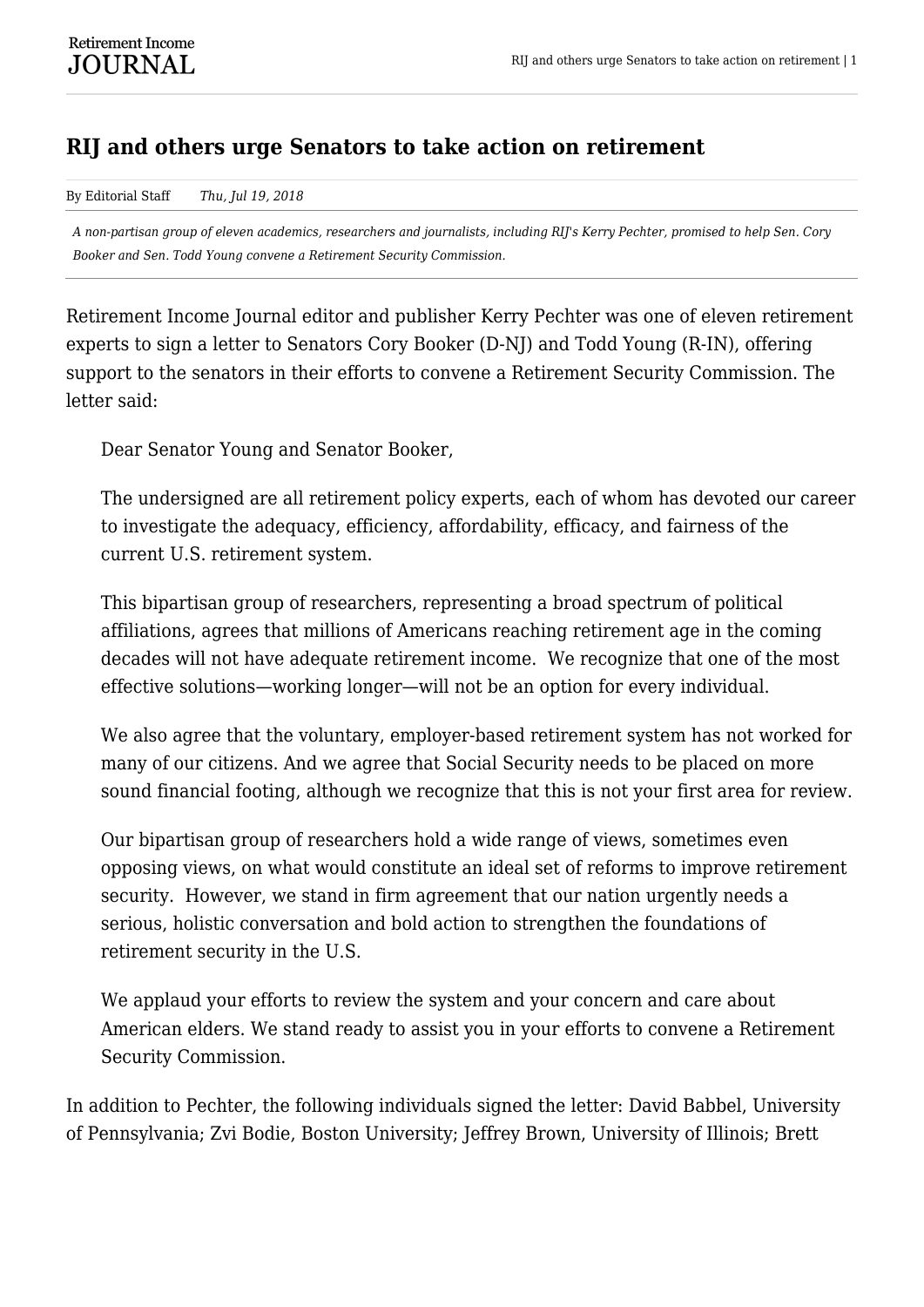Hammond, Capital Group; Lori Lucas, Employee Benefit Research Institute; Alicia Munnell, Boston College, Robert Powell, Retirement Weekly; Anna Rappaport; Steven Sass, Boston College; and Jack VanDerhei, Employee Benefit Research Institute.

Senators Booker, Young, Tom Cotton (R-AR) and Heidi Heitkamp (D-ND), are introducing legislative proposals that would expand access to workplace retirement savings plans, particularly for workers employed by small businesses.

Different legislators are addressing the problem differently. These three bills (S.3218, S.3220, and S.3221) would also help Americans accumulate savings by: expanding the number of employers using automatic enrollment, automatic escalation, and other best practices; facilitating emergency savings to prevent retirement account leakage; and encouraging people to save (rather than spend) their tax refunds.

These reforms echo recommendations from the Bipartisan Policy Center's Commission on Retirement Security and Personal Savings.

## **Legislative summaries**

The Small Business Employees Retirement Enhancement Act, S.3219, would increase access to workplace retirement plans by making it easier for small business owners to offer plans. Specifically, the bill:

- Eliminates the regulatory barriers that prevent small business owners from joining professionally managed pooled employer plans, lowering the administrative cost of offering a plan.
- Transfers some of the fiduciary responsibility from the employer to the pooled plan provider, lessening the legal risk to small businesses – in turn, incentivizing more of them to get off the sidelines – and placing the responsibility and accountability for important plan decisions with those who have the expertise to make them.

The Retirement Flexibility Act, S.3221, would help more Americans accumulate savings by expanding the prevalence of well-designed workplace retirement plans, both by inspiring new plans and bringing auto features to some of the nearly half of all plans that lack them today. Specifically, the bill:

- Incentivizes plan sponsors to use automatic enrollment and automatic escalation of contributions to levels that are considered appropriate for the average saver. Workers would always be able to opt out.
- Makes it easier for small businesses to offer these well-designed plans by providing